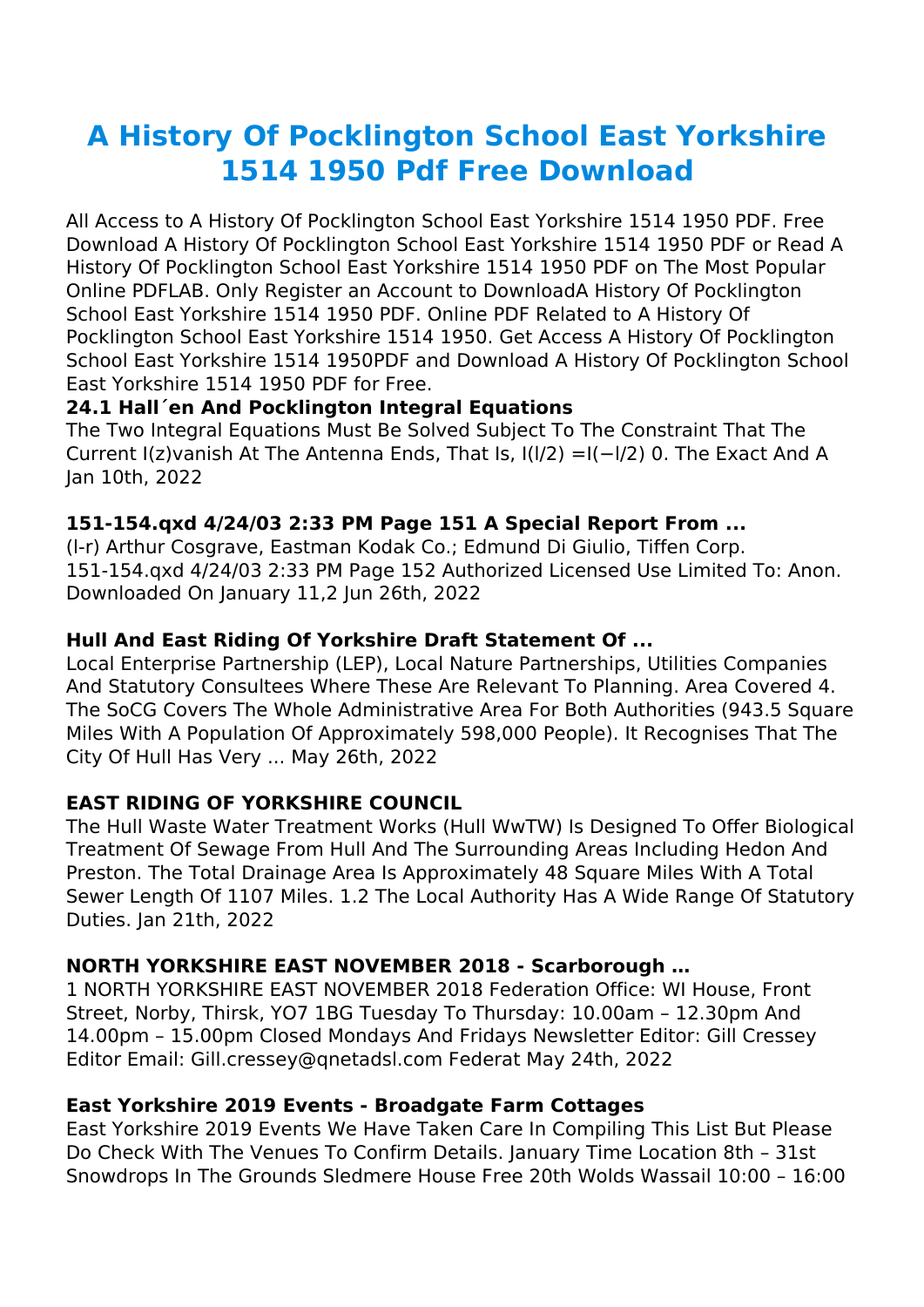Sledmere House 29th Saturday Night Fever See Venue Hull New Theatre 01482 300306 February Time Location ... Mar 25th, 2022

# **Hull And East Yorkshire Hospitals NHS Trust**

3.16 During Archiving, Access To These Files Will Be Restricted To The R&D Or CTU Archivist And Nominated Deputy. 3.17 HUTH Medical Records Department Is Responsible For Retaining Patients' Medical Records. 4 Investigator Responsibilities 4.1 For HUTH-sponsored CTIMPs – Single-site O Jun 18th, 2022

## **History Of History Of Mini Baja East Mini Baja East**

Held At The University Of South Carolina And Fort Jackson, The First Mini Baja ... One-man All Terrain Vehicle Having More Than Two Wheels That Will Be Completely Competitive With The Manufactured Versions From The Standpoint Of Safety, Appearance, Design, Performance, And Cost. Apr 20th, 2022

## **East Hall 4 East Hall 5 East Hall 6**

Toko Shutter Tomoe T.o. Ogasawara Topy Industries Total Service Toyo Kohan Toyo Sekiso Tsuruya Uemura Ceramics Vasys Wada Soubi Wakita Sekizai Wbmi X's Yamaguchitougyousha Yamazaki Yukasansho Kenzai 【healthy And Ecological Construction Materials Zone<sup>n</sup> Crt-world Daiko Technical Data Kit Dong Wha Vitex Glas Weld Japan Hirotec Jbs Kakuichi ... Mar 22th, 2022

## **EAST COAST AERO CLUB PA28-151/161 PIPER WARRIOR II ...**

EAST COAST AERO CLUB PA28-151/161 PIPER WARRIOR II PREFLIGHT THANKS TO Scott Pace MARC NATHANSON 15 APR 18 PREFLIGHT PA28-151/161 PIPER WARRIOR II PREFLIGHT BED ... PA28-151-161-Warrior-II-Checklist A May 3th, 2022

## **The South Yorkshire School Games Level 3 Trampolining Finals**

The South Yorkshire School Games – Level 3 Trampolining Finals Congratulations On Securing A Place At The Level 3 School Games Trampolining Finals. This Is A Fantastic Achievement Which Your School And Everyone Involved Should Be Very Proud Of. For The 2017 Level 3 Finals, We Are Using The New Purpose Built Gymnastics And Trampolining Apr 20th, 2022

## **North Yorkshire School Games Gymnastics Key Steps Pack 2017**

1. Round Off OR Fast Cartwheel (starting Facing Forward And Landing Facing Backwards 1 Foot At A Time Joining Second Foot To First Foot) 2. Side Scale Balance (towards Y Balance) 3. Backward Roll To Straddle 4. Half Turn Stretch Jump OR Full Turn Stretch Jump 5. Two Consecutive Cartwheels OR Handstand Forwar Jun 22th, 2022

# **North East Independent School District / North East ISD ...**

(English And Reading Block Class- Math Science Social Studies 6TH GRADE COURSE SELECTION On-Level ELAR 2020-2021 HONORS ELAR ... Are Not Guaranteed- Last Dav To Change Vour Mind Is May 28th- Contact The Bradley Counseling Department To Make A Change) ... 8 GRADE COURSE SELECTION 2020-2021 HO Jan 17th, 2022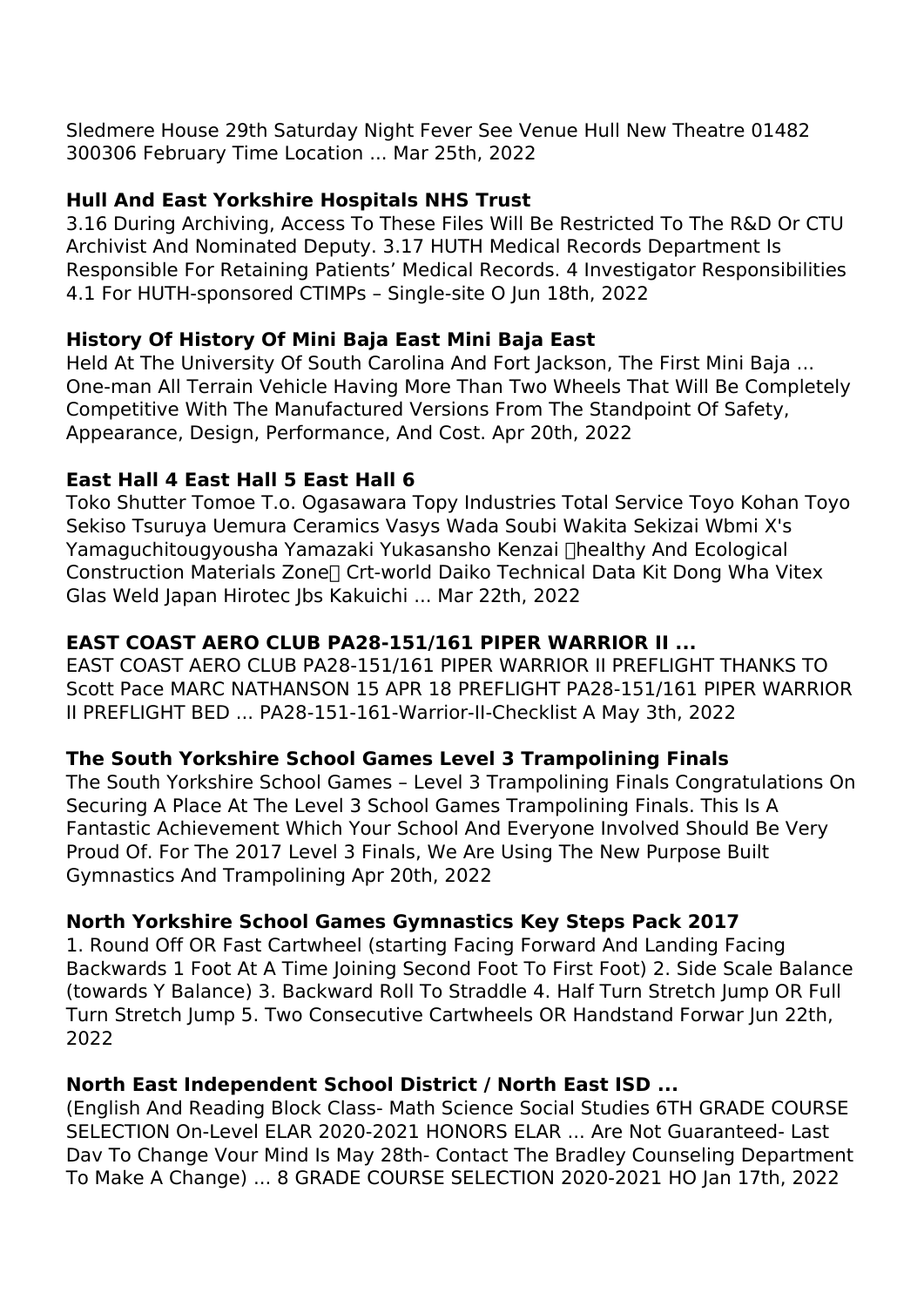## **Mission: East Lyme High School East Lyme, CT 06333**

Connecticut College, The University Of Connecticut Through The Early College Experience Program And Three Rivers Community College's Career Pathways Program Where Students Are Able To Earn Dual High School And College Credit. Students Also Have An Opportunity To Take Feb 27th, 2022

## **2018 YORKSHIRE YOUNG ACHIEVERS AWARDS BOOKING FORM**

Young Achievers Foundation" Please Send Me An Invoice Please Return Your Form To: Sonia Jones By Fax On 01423 537631 Or By Email To S.jones@mccormickssolicitors.com Or If Enclosing A Cheque Please Send To: Yorkshire Young Achievers Foundation, Wharfedale House, 35 - 37 East Parade, Harrogate, HG1 5LQ. Booking Conditions Feb 3th, 2022

# **THE YORKSHIRE YOUNG ACHIEVERS FOUNDATION GRANT APPLICATION ...**

Of Young People Under The Age Of 35 Who Were Born, Are Connected To, Work Or Live Within Yorkshire So That They Can Develop Their Full Capacities And Become Members Of Society With Improved Conditions Of Life And Health. 2. To Benefit Such Other Exclusively Charitable Objectives And Purposes As The Charity May Determine From Time To Time. 3. Mar 12th, 2022

# **Miss Miles A Tale Of Yorkshire Life 60 Years Ago**

Standard Wire Bound Manuscript Paper: Green Cover, Eknath Patil Mpsc Books Pdf Free Download In Marathi, Exploring Science Hsw Edition Pearson Education Limited, Chapter 6 Environmental Issues Scc Environmental, Convert Scanned Document To, Code Geass Novel Stage 0 Entrance, Celpip Feb 9th, 2022

# **Yorkshire&Humber Cover.qxd:Smith Institute 11/11/09 09:43 ...**

By The Quality Of The Local Political Leadership And The Quality Of The Services Provided By Councils And Other Local Public Service Providers. This Close Affinity To Place Is The Strength Of Local Democracy. Local Politicians Have To Pay Attention To The Views, Hopes, Aspirations And Realities Of Local People's Lives Or Pay The Feb 12th, 2022

# **CS70 Spring Steel - West Yorkshire Steel**

CS70 Spring Steel CS70 Spring Steel Stockholders And Suppliers, Delivering To The Whole Of The UK. This Grade Is A Carbon Spring Steel With An Average Carbon Content Of 0.70%. West Yorkshire Steel Are Stockholders And Suppliers Of Hardened And Tempered Spring Steel Strip, Sheet And Plate Supplied To Specification And Conforming To BS1449 Jan 4th, 2022

# **MATHEMATICS 8300/3F - Yorkshire Maths Tutor**

MARK SCHEME – GCSE MATHEMATICS – 8300/3F – NOVEMBER 2018 13 Question Answer Mark Comments  $9(c)$  Alternative Method 1 185 000 + 239 000 + 136 000 Or 560 000 M1 Their 560 000 × 0.02 M1dep Oe 11 200 A1 SC1 33 600 Alternative Method 2 185 000 × 0.02 Or 3700 Or 239 000 × 0.02 Or 4780 Or 136 000 × 0.02 Or